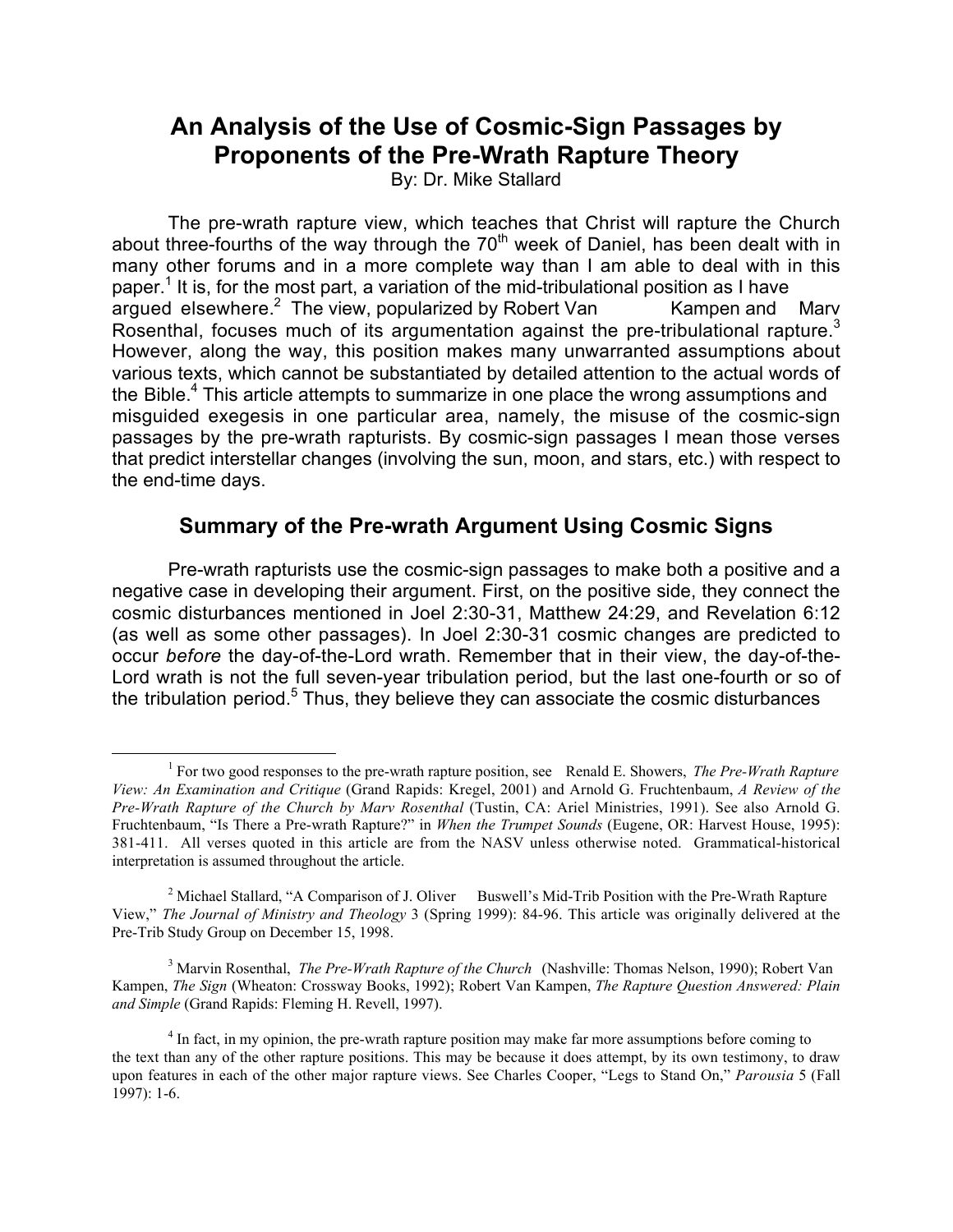described by Joel with those described in the sixth seal of Revelation 6:12 long after the seven years has begun. Then they also map these cosmic disturbances to the prewrath rapture with its associated cosmic signs taught in the Olivet Discourse (Matt. 24:29) according to their timeline. In this sequencing, the cosmic-sign passages serve as one of the signposts to help bring these various passages together for the pre-wrath view.

On the negative side, the pre-wrath rapturists use the verses about cosmic disturbances to attempt to show that the pre-tribulational view is untenable. The argument runs like this:

- 1. The cosmic signs of Joel 2:30-31 predict that certain cosmic signs come *before* the day-of-the-Lord wrath;
- 2. The pre-tribulation view teaches that the rapture begins the day of the Lord.
- 3. Therefore, these cosmic signs come before the rapture.
- 4. Thus, the rapture cannot be an imminent event, which contradicts a major teaching within the pre-tribulational view.<sup>6</sup>

Consequently, the pre-wrath rapturists use cosmic-sign passages both to argue for their own view and to argue against pre-tribulationalism.

## **The Main Passages Discussed in the Debate**

As a background to an analysis of the assumptions of the pre-wrath argument from cosmic signs, it is important to review the major passages that have been discussed or listed in the debate. Some preliminary suppositions will also be surfaced as we discuss these passages.

## **Isaiah 13:10**

Isaiah chapters 13 and 14 give prophecies about the future of Babylon. It is within this presentation by Isaiah that 13:10 predicts "For the stars of heaven and their constellations will not flash forth their light: the sun will be dark when it rises, and the moon will not shed its light." Verse 13 adds, "Therefore I shall make the heavens tremble, and the earth will be shaken from its place at the fury of the LORD of hosts in the day of His burning anger." The general description of the predicted cosmic disturbances cannot be questioned although some assumptions about them by prewrath rapturists will be challenged later.

 $rac{1}{5}$  $<sup>5</sup>$  It is beyond the scope of this article to address all of the problems with the pre-wrath rapture view. At this</sup> point, it is sufficient to suggest that it is a relatively easy task to show that the entire  $70<sup>th</sup>$  week of Daniel as presented in Revelation 4-19 is the wrath of God. Four reasons present themselves: 1) it is the Lamb of God on the throne of God (Rev. 4-5) which removes the seals in Revelation 6 to unleash the entire sequence; 2) the angelic living creatures around the throne of God announce the judgments for the first four seals in Revelation 6; 3) the fourth seal judgment is described with language from Ezekiel, which clearly marks it as the wrath of God (Rev. 6:7- 8; Ez. 14:13); and 4) men are already hiding from the wrath of God during the sixth seal and are not simply preparing to hide (Rev. 6:116-17).

<sup>6</sup> Rosenthal, *Pre-wrath Rapture*, 148-49.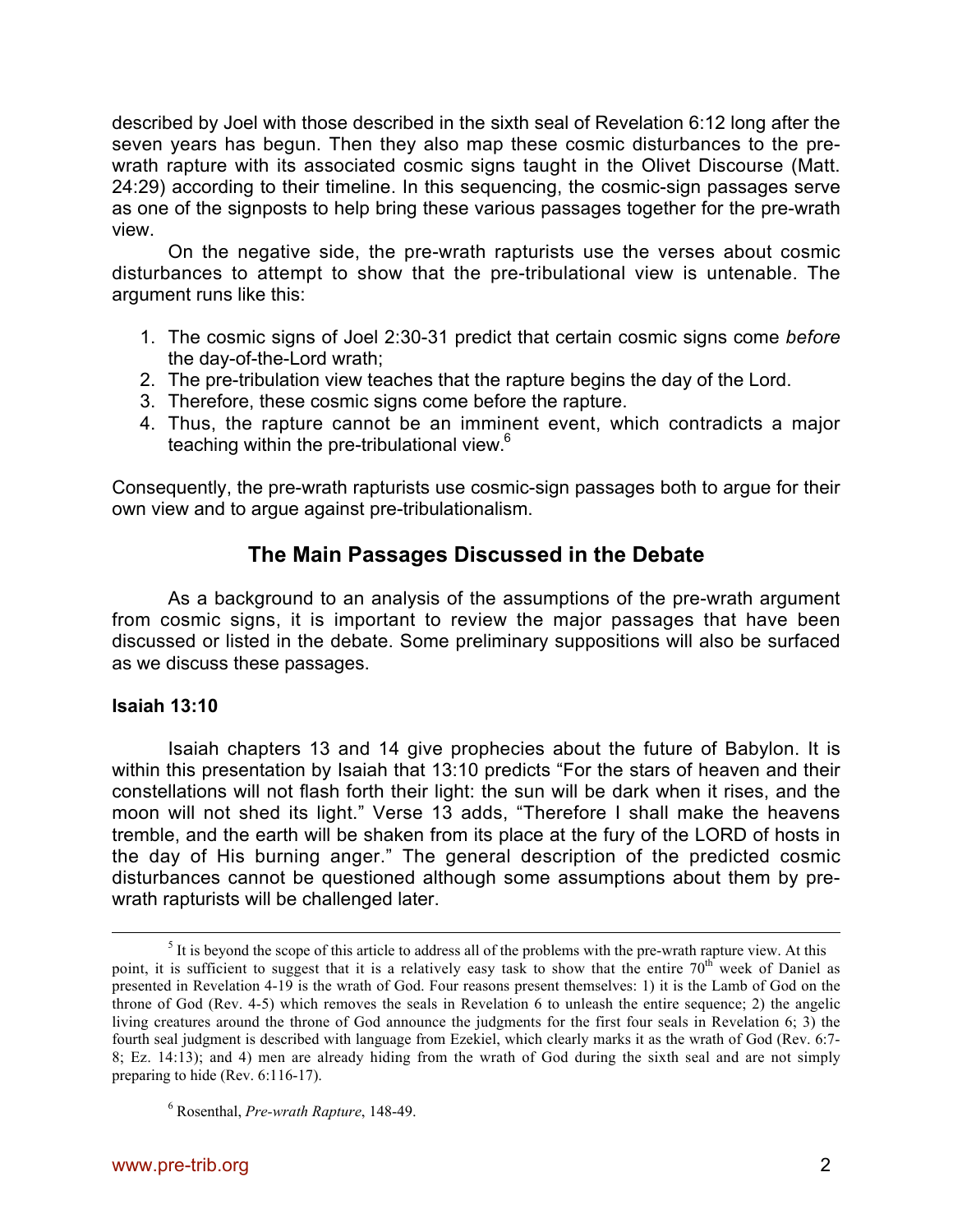However, there are some interesting questions about the timing of these cosmic signs. Isaiah 13:6 and 13:9 appear to warn that these things occur *during* the day of the Lord, which we normally associate with the tribulation period. There is the problematic statement in 13:17 that mentions the Medes, which may point to a near fulfillment toward the end of the Babylonian captivity in some measure in this passage. However, the frequent juxtaposition of passages in prophecies throughout the Bible dealing with near and far fulfillments shows that it is probably best not to question the future tribulation as what is in Isaiah's mind. Consequently, these cosmic signs occur, not before the day of the Lord, but *during* the day of the Lord.

### **Joel 2 & 3**

There is probably no more important passage in this debate than Joel 2:30-31 which says "And I will display wonders in the sky and on the earth, blood, fire, and columns of smoke, the sun will be turned into darkness and the moon into blood, before the great and awesome day of the LORD comes." The fact that these cosmic signs come before the day of the LORD distinguishes them from those mentioned in Isaiah 13:10. Even within the context of Joel itself there are other cosmic-sign passages.

Later in Joel 3:14-15, the prophet warns "Multitudes, multitudes in the valley of decision! For the day of the LORD is near in the valley of decision. The sun and moon grow dark, and the stars lose their brightness. And the LORD roars from Zion and utters His voice from Jerusalem, and the heavens and the earth tremble." Here the description is not quite as graphic as in 2:30-31. However, there is a similar diminishing of the light of the sun and moon. In addition, the implication seems to be that the cosmic disturbances that are mentioned happen just before the day of the LORD, which is said to be "near" in verse 14. In this way, the cosmic signs could be seen, at least on the surface, as the same ones referenced earlier in 2:30-31.

However, there appear to be some potential differences in the two passages. Stars are mentioned in 3:14-15 when they are not explicitly mentioned in 2:30-31. This observation by itself may not be meaningful. But note that in the Joel 3 passage the diminishing of the light of the sun, moon, and stars is set alongside of the judgment of the nations (v. 12) and not just a final war (v. 9-11). In addition, the signs are couched in the context of the LORD roaring from Jerusalem in kingdom restoration (v. 15-21). This may mean that the cosmic signs of this section refer to those at the visible, Second Coming of Christ to the earth to establish his kingdom and not an earlier time as the pre-wrath view seems to require. Nonetheless, it is not unreasonable to assume that the passage may be treating the entire range of events as a singular complex of events. If this is the case, the pre-wrath rapturist may be able to take these signs in 3:14-15 as preceding an event earlier than the visible appearing of Christ, which would allow him to fit the text more easily into his pre-wrath scheme where the cosmic signs precede the rapture and not the coming of Christ to earth.

An earlier passage in Joel, however, cannot be so easily dismissed. In a lengthy section describing the coming day of the Lord, the prophet says, "Before them the earth quakes, the heavens tremble, the sun and the moon grow dark, and the stars lose their brightness" (Joel 2:10). What is interesting is that this is one characteristic of the day of the Lord itself and not a description of an event that precedes the day of the Lord. The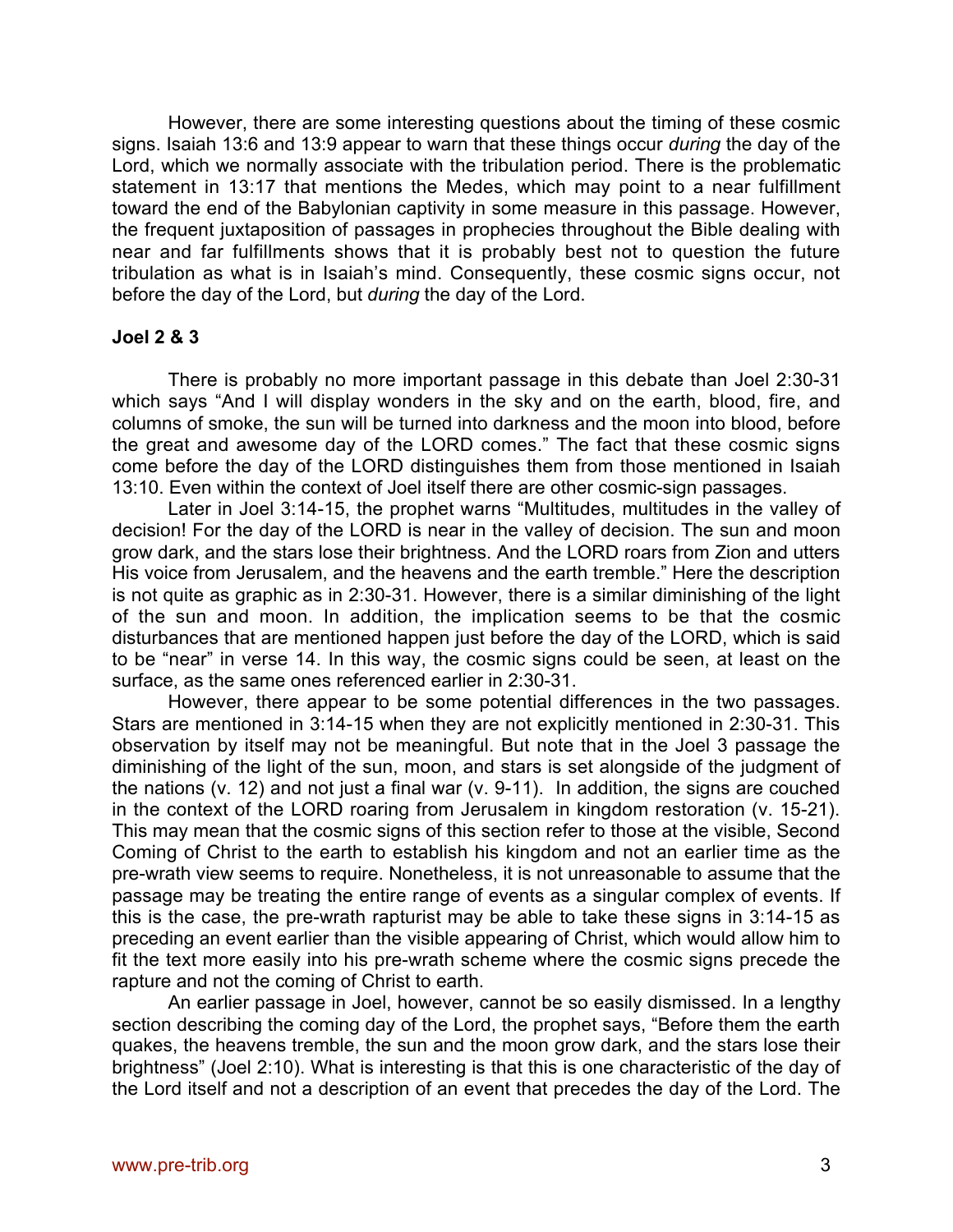next verse notes, "the day of the LORD is indeed great and very awesome, and who can endure it?" Consequently, even within the prophecy of Joel, not all cosmic-sign passages refer to events that must precede the coming wrath of God in the day of the LORD.

## **Ezekiel 32:7-8**

Cosmic disturbances are also mentioned in Ezekiel 32:7-8 in a prophecy about God's future judgment of Pharaoh and Egypt: "'And when I extinguish you, I will cover the heavens, and darken their stars; I will cover the sun with a cloud, and the moon shall not give its light. All the shining lights in the heavens I will darken over you and will set darkness on your land,' declares the Lord God." The context indicates that this is during a time in the middle of some future time of judgment upon the earth. This judgment upon Egypt appears to be brought about by God using the king of Babylon (32:11ff). Rosenthal relates this passage to the sixth seal of Revelation 6:12-17. There is nothing specifically mentioned about Egypt in the sixth seal, although there would be no major theological problems for the pre-tribulational rapturist if such were the case and one could identify the two passages. The most that could be said was that God provided some cosmic signs associated with Egypt sometime during the middle of the tribulation. However, some pre-tribulationalists do not see the passage as looking down the corridor of time to the tribulation.<sup>7</sup> At any rate, this particular passage does not seem to contribute any substantive information to help resolve the debate over the pre-wrath use of cosmic signs.

### **Matthew 24:29-30**

In the Olivet Discourse, Jesus predicted the following: "But immediately *after* the tribulation of those days the sun will be darkened, and the moon will not give its light, and the stars will fall from the sky, and the powers of the heavens will be shaken, and *then* the sign of the Son of Man will appear in the sky, and then all the tribes of the earth will mourn, and they will see the Son of Man coming on the clouds of the sky with power and great glory" (Matt. 24:29-30). Clearly the description of the cosmic disturbances in this passage mirrors that of Isaiah 13:10, Joel 2:10, Joel 3:14-15, and Ezekiel 32:7-8.

The pre-wrath rapturist interprets Matthew 24:29 in the following way. The word *tribulation* is distinct from the day-of-the-Lord wrath. Thus, the cosmic signs happen *after* the tribulation (understood here to be the "great tribulation" that covers the first half of the last three and one-half years of the  $70<sup>th</sup>$  week of Daniel) but before the coming day-of-the-Lord wrath of God, which constitutes the last half of that same period. The sign of the Son of Man coming on the clouds is understood to be the rapture of the Church, which follows right after the cosmic signs. $8$ 

 $\overline{\phantom{a}}$  Charles Lee Feinberg, *The Prophecy of Ezekiel: The Glory of the Lord* (Chicago: Moody Press, 1969), 182-84. Notice H. A. Ironside's non-literal understanding of the words in this section of Ezekiel (*Ezekiel the Prophet*, [New York: Loizeaux Brothers, 1949], 216).

<sup>8</sup> Rosenthal, *Pre-Wrath Rapture*, 149-53.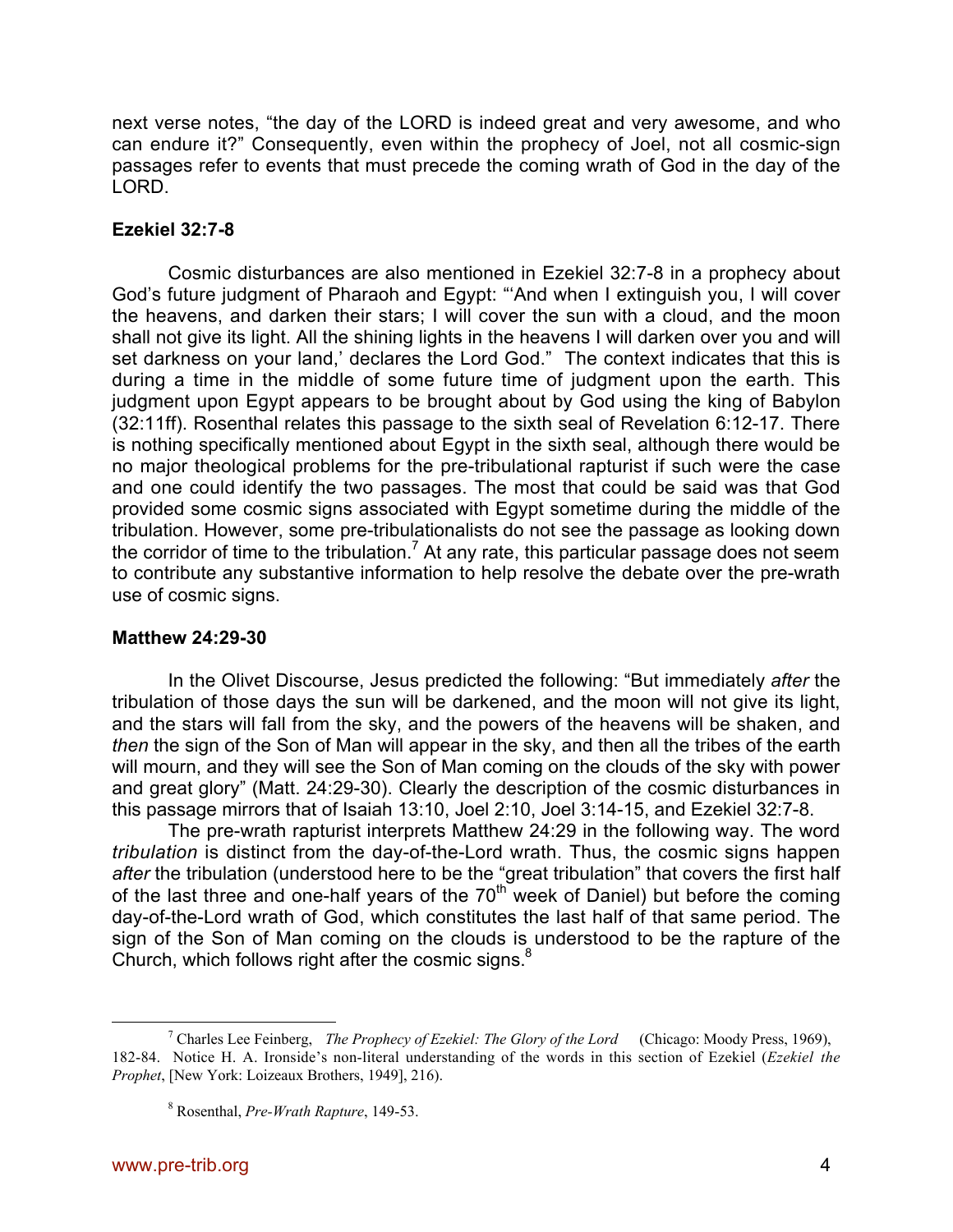Pre-tribulation rapturists are divided on how to take this section in the Olivet Discourse. Some pre-trib rapturists would agree with the pre-wrath position that the rapture is in view here. They would emphasize the watchful language in the context such as the call to alertness (v. 42), the thief in the night (v. 43), and the unexpectedness of the coming in general that characterizes this section (v. 36-50). To them such language conveys images of imminency, which can only apply to the rapture of the Church and not the visible coming to earth of Christ.<sup>9</sup>

Other pre-tribulation rapturists agree with post-tribulationalists that the rapture is not in the Olivet Discourse. They would see Matthew 24:29-30 as referring to the visible coming of Christ to earth at the end of the seven-year tribulation and cite several reasons for their view: 1) the presence of judgment language in the context that is more suitable to the visible Second Coming (24:28, 39), 2) the judgment answer to the disciples' question of the destination of those taken when the Lord comes found in the parallel passage in Luke 17:31-37, 3) the fact that watchful language is used in some Bible passages where only events later than the rapture are in view (e.g., Rev. 16:15- 16), and 4) the fact that the phrase "Son of Man coming on clouds of the sky," which hearkens back to Daniel 7:13-14, better fits the time when the Messiah receives the kingdom, that is, at the Second Coming.<sup>10</sup>

However, in spite of the disagreements among pre-tribulationalists over the interpretation of this section of the Olivet Discourse, they all reject the pre-wrath identification of the word *tribulation* in Matthew 24:29. The pre-wrath position teaches that this refers to a time shorter than a possible three and a half years that starts at the midpoint of the tribulation as Jesus notes in Matthew 24:15 with the mention of the abomination of desolation (cp. Dan. 9:24-27). The reason they argue this way is the words of Jesus: "unless those days had been cut short, no life would have been saved; but for the sake of the elect those days shall be cut short" (v. 22). So, in their view, Jesus cuts short the time of the tribulation for church believers of the last half of the  $70<sup>th</sup>$ week of Daniel and makes it less than three and one-half years. However, the passage in question says that "no life" would be saved unless God shortened this time. Yet, it is clear that life continues on after the rapture in a pre-wrath scheme until the Second Coming itself. The verse does not limit itself to "Christian life" in the first part of that verse. Such an assumption is arbitrary. It is much more natural to interpret the statement of Jesus to mean that, if the tribulation lasts longer than seven years, everyone on earth would die.

#### **Revelation 6:12-14**

Revelation 6:12-14 begins the presentation of the sixth seal: "And I looked when He broke the sixth seal, and there was a great earthquake; and the sun became black

 $9$  Recent defenses of this position have been made at the Pre-Trib Study Group by Jim Combs ("Why the Church IS Referenced in the Olivet Discourse," 1996) and Dave Hunt ("Is the Rapture in the Olivet Discourse," 1998).

 $10$  One representative of this position is Arno C. Gaebelein who noted that the "synoptic Gospels know of no other coming of the Lord than His visible return to Jerusalem" (*The Gospel of Matthew: An Exposition* [reprint ed., Neptune, NJ: Loizeaux Brothers, 1961], 474). See also John F. Walvoord, *Matthew: Thy Kingdom Come* (Grand Rapids: Kregel, 1974): 189-95. I favor this approach that does not see the rapture in the Olivet Discourse.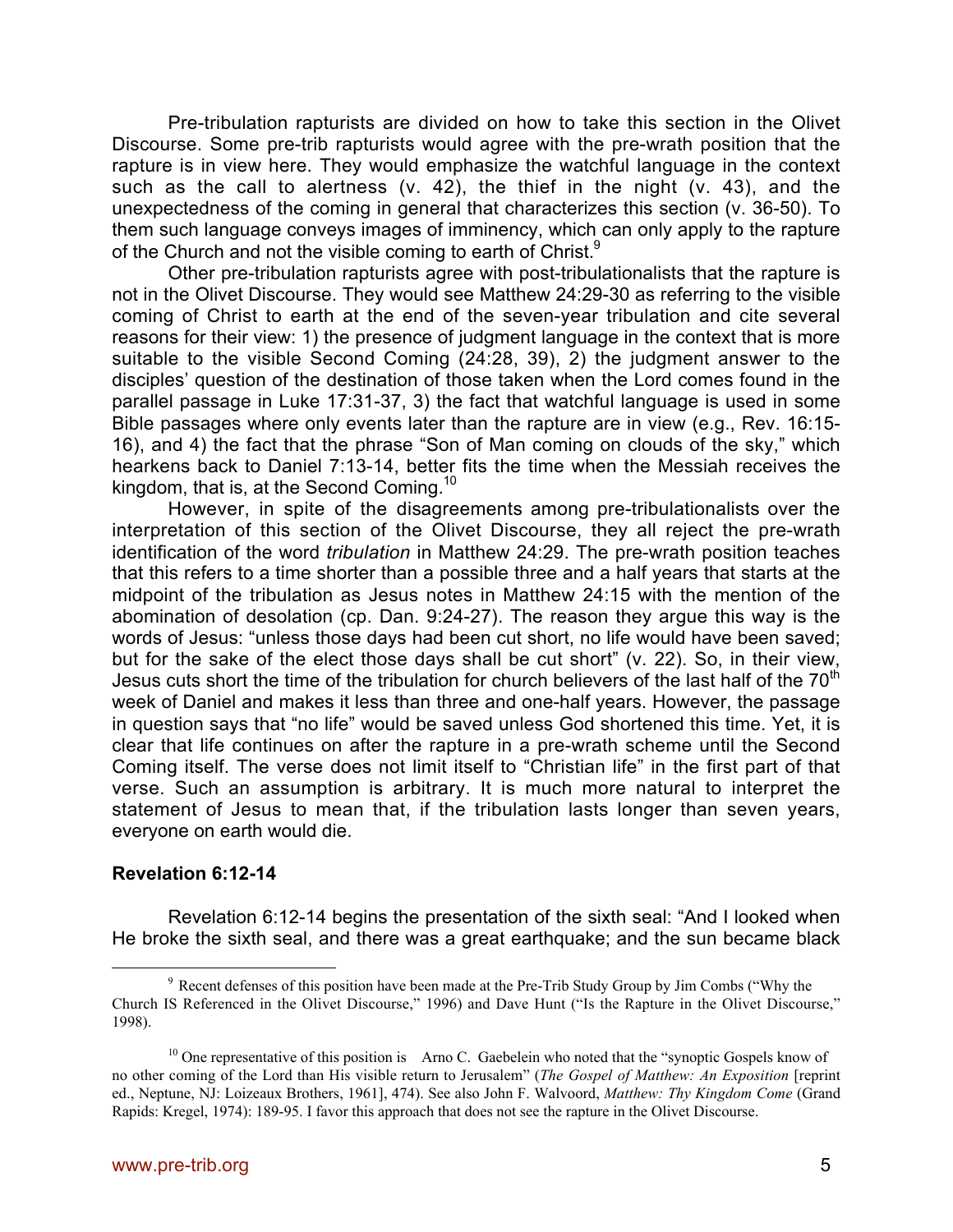as sackcloth made of hair and the whole moon became like blood; and the stars of the sky fell to the earth, as a fig tree casts its unripe figs when shaken by a great wind. And the sky was split apart like a scroll when it is rolled up; and every mountain and island were moved out of their places." The language that is used parallels Joel 2:30-31. In Revelation 6:12, the sun is black as sackcloth; in Joel 2:31 it is turned into darkness. In both passages the moon appears like blood.

One can easily see how the pre-wrath view would connect the two passages. However, there is the assumption that God could not do the same thing twice (something we will come back to). For now, in the immediate context of the sixth seal of Revelation 6:12-17, it must be said that there is nothing in the text about the rapture. Most pre-trib rapturists believe that the sixth seal happens somewhere in the first half of the tribulation, with some placing it at the mid-point of the seven years. The pre-wrath view sees the rapture happening immediately after the sixth seal with its cosmic signs, basing its argument partly upon the assumption that there is a dramatic aorist in Revelation 6:17 when the text informs us "that the great day of their wrath *has come*." The phrase is taken by the pre-wrath view to mean that the wrath of God has not yet come but is at the door, about to happen.

However, contrary to this thinking, it is a relatively easy task to show that the entire  $70<sup>th</sup>$  week of Daniel as presented in Revelation 4-19 is the wrath of God. Four reasons present themselves. First, it is the Lamb of God on the throne of God (Rev. 4- 5), which removes the seals in Revelation 6 to unleash the entire sequence of judgments. Second, the angelic living creatures around the throne of God announce the judgments for the first four seals in Revelation 6. Third, the fourth seal judgment is described with language from Ezekiel, which clearly marks it as the wrath of God (Rev. 6:7-8; Ez. 14:13). Finally, men are already hiding from the wrath of God during the sixth seal and are not simply preparing to hide (Rev. 6:16-17). Consequently, the pretribulationalist agrees with the pre-wrath rapture position that these cosmic signs happen somewhere within the  $70<sup>th</sup>$  week of Daniel. However, they disagree over the nature of the events surrounding these cosmic signs. The major remaining issue that divides them is the insistence by the pre-wrath proponents that the cosmic signs of this passage precede the rapture. The assumptions involved are that the cosmic signs of Joel 2:30-31 are identical to the ones in Revelation 6:12 and that the rapture must begin the day of the Lord. These assumptions locate the rapture somewhere within the  $70<sup>th</sup>$ week of Daniel and will be examined below.

### **2 Peter 3:10-12**

The cosmic disturbances described in 2 Peter 3:10-12 vary somewhat from the preceding passages we have discussed: "But the day of the Lord will come like a thief, in which the heavens will pass away with a roar and the elements will be destroyed with intense heat, and the earth and its work will be burned up. Since all these things are to be destroyed in this way, what sort of people ought you to be in holy conduct and godliness, looking for and hastening the coming of the day of God, on account of which the heavens will be destroyed by burning, and the elements will melt with intense heat!" There exists finality to these words that the other passages above do not express.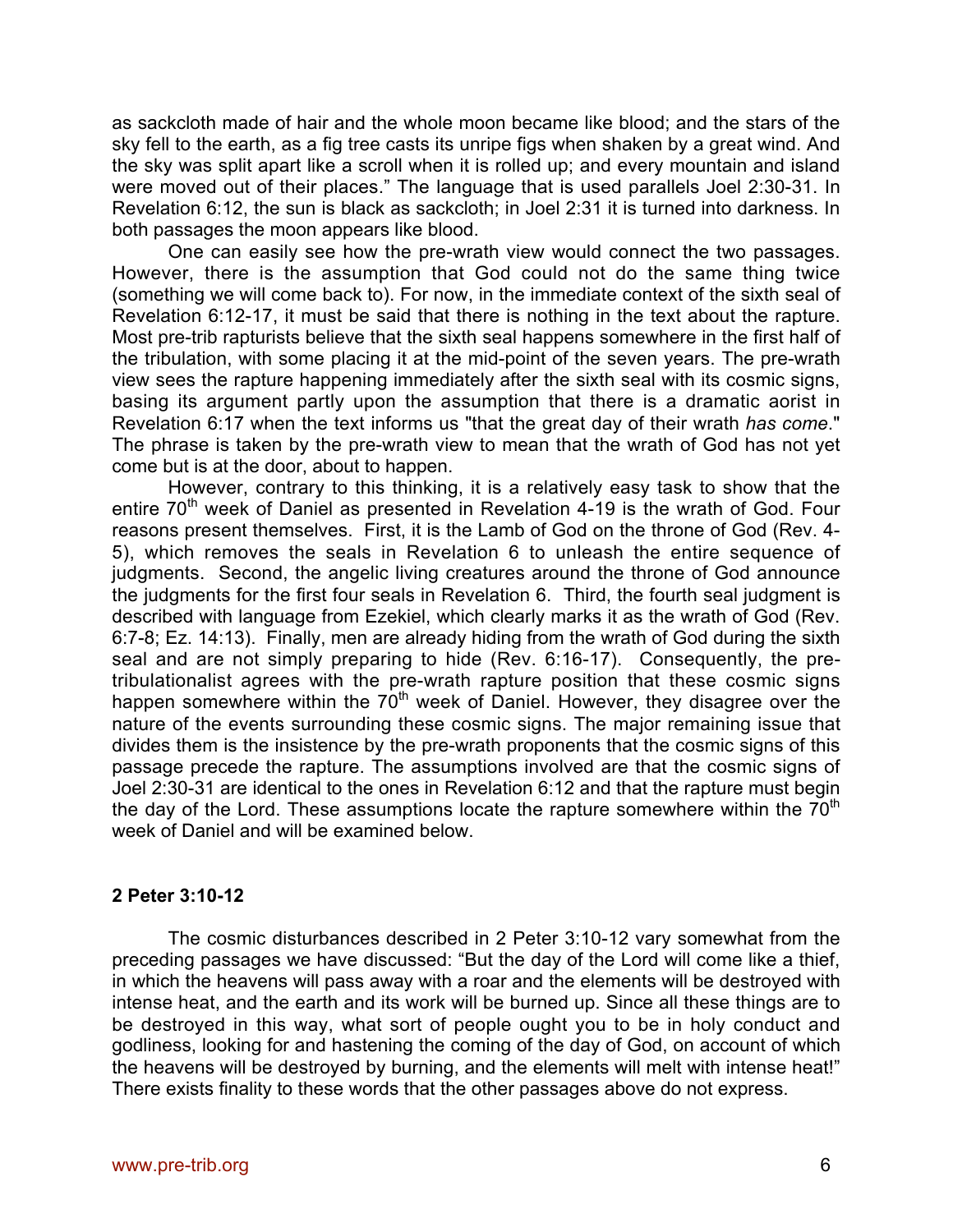Many pre-trib rapturists see this destruction of the heavens and earth as occurring at the end of the millennium.<sup>11</sup> The reason for this placement is partly the mention of the new heavens and a new earth in verse 13. This correlates well with the new heavens and new earth in Revelation 21:1-4 after the end of the millennium of Revelation 20. In this understanding, the day of the Lord as mentioned in 2 Peter 3:10- 12 does not refer to the seven-year tribulation period as a whole or any specific event within the 70<sup>th</sup> week of Daniel, but to an event one thousand years after the Second Coming of Christ to earth. In this view, the terms *new heavens* and *new earth* in verse 13 are taken in a somewhat technical way since they are equated to the same terms in Revelation 21.

Other pre-trib rapturists understand the destruction on a cosmic scale described in 2 Peter 3:10-12 as occurring at the Second Coming of Christ and the start of the millennium. Those who hold this view sometimes do so because of a technical understanding of the term *day of the Lord* in verse 10. It must refer to something associated with the 70<sup>th</sup> week of Daniel and not some later event. The overall context of the entire chapter appears to be the Second Coming of Christ (see 2 Pet. 3:3-9). There is also some concern over the fact that similar language for the change of the earth is used in Isaiah 65:17-20 in a context when death is still a reality, which would not be true of the eternal state. Therefore, this must refer to the millennium. Hence, 2 Peter 3:10-12 is associated with Isaiah 65 but not Revelation 21. In this view, the terms *new heavens* and *new earth* in 2 Peter 3:13 are not taken in a technical sense but speak generally of the new world that begins at the start of the millennium. In doing this, proponents do not necessarily rule out the later changes to be made at the end of the millennium and the start of the eternal state.<sup>12</sup>

The pre-wrath rapturists appear to agree with the second group of pretribulationalists described above. Rosenthal argues strongly that the destruction of the earth and the cosmic changes of 2 Peter 3:10-12 occur before the millennium begins.<sup>13</sup> Van Kampen likewise lumps 2 Peter 3 with Isaiah 65. However, he also appears to argue that the new heavens and new earth of Revelation 21 occur at the start of the millennium as well.<sup>14</sup> At any rate, the earth will be refurbished at the beginning of the millennium in his view. In light of the disagreement of pre-tribulationalists on this particular passage, it is fortunate that it does not seem to figure prominently in the

12 For a presentation of this view, see Tim LaHaye and Thomas Ice, *Charting the End Times: A Visual Guide to Understanding Bible Prophecy* (Eugene, OR: Harvest House, 2001), 75.

13 Rosenthal, *Pre-wrath Rapture*, 127-34.

<sup>14</sup> See Van Kampen, *The Sign*, 407. This teaching is in spite of the many discontinuities that could be mentioned between the millennium and the eternal state of Revelation 21-22. Two prominent discontinuities are the absence of a temple in the eternal state while one clearly exists in the millennium based upon Ezekiel 40-48 and the absence of death (Rev. 21:4), which cannot be said of the Isaiah 65 passage. Thus, in my opinion, Isaiah 65 and Revelation 21 cannot be talking about the same refurbishing of the earth. The only question is which of these two passages is a better fit for 2 Peter 3:10-12, if any at all. I tend to agree with the first group of pre-tribulationalists who see the passage as referring to an event at the end of the millennium. There is no problem with the change from Second Coming in 2 Peter 3:3-9 since prophecies in Scripture commonly skip time periods as they list events that will happen.

<sup>&</sup>lt;u>11</u> <sup>11</sup> J. Dwight Pentecost, *Things to Come* (Grand Rapids: Zondervan, 1958), 231.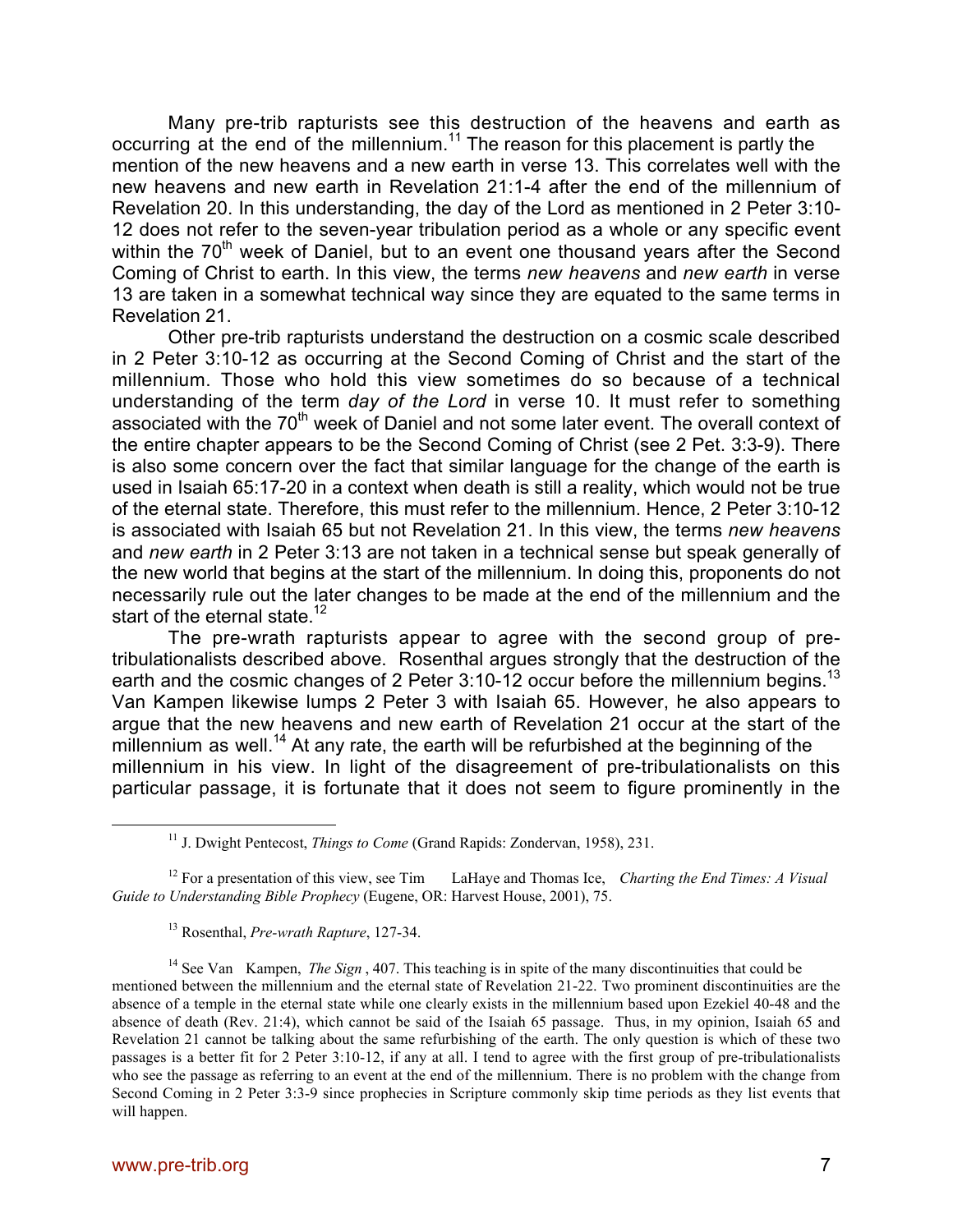debate over the timing of the rapture, something that Rosenthal freely admits.<sup>15</sup> The pre-wrath proponents do not try to map the cosmic changes of this passage to the rapture of the Church.

## **The Assumptions of the Pre-wrath View in the "Cosmic Sign" Texts**

Some assumptions of the pre-wrath view have already been surfaced in the survey of the major texts in the discussion. Now, the major assumptions will be explored more completely. The first assumption involving the pre-wrath use of cosmic disturbance texts is that many of the texts are talking about the same thing.<sup>16</sup> One problem with this approach is that it confuses similarity with identity. Usually, the prewrath view pulls the three passages, Joel 2:30-31, Matthew 24:29, and Revelation 6:12 together and makes them refer to the same cosmic events. While it is easier to make such a move for Joel 2:30-31 and Revelation 6:12, it is not so easy to support the inclusion of Matthew 24:29 into this mix. In that passage the cosmic disturbances are a blackened sun, a moon that will not give its light, and stars falling from the sky, etc. Of special interest is the idea that the moon will not give its light. While some may consider it splitting hairs, it seems to me that a description saying that the moon gives no light (as in Matt. 24:29) is patently different from the moon giving off a red light (as in Joel 2:30- 31 and Rev. 6:12). One must at least be open to the possibility that the differences in detail can lead to the reasonable conclusion that the events described are not the same.

Pre-wrath rapturists try to gloss over this difference in detail by referring to all the passages as speaking of "diminished light." Note Van Kampen's comments: "I have carefully studied every passage in which the diminished light of the sun, moon, and stars is mentioned in conjunction with one another. In every case it refers to the same thing: the sign that God has promised to give prior to unleashing His wrath upon the unrighteous."<sup>17</sup> But "diminished light" is not a precise term to describe all of the passages in question. Such a concept is a broad one covering a lot of territory. Its use to describe all of the passages in question runs the risk of turning similarity into identity.

This problem is accentuated by the realization that there are several cosmic-sign passages that are mostly ignored by the pre-wrath rapturists in this regard. Within the context of Joel itself, we have already seen that the diminished light of Joel 2:10 occurs within the day of the Lord itself rather than before the day of the Lord as the pre-wrath view requires. Thus, within one book, there is the possibility of multiple cosmic signs as separate events, which have the so-called diminished light and which the pre-wrath view has trouble handling. Moreover, there are three other passages later in the book of Revelation which describe cosmic signs giving diminished light:

 $\overline{a}$ 

<sup>15</sup> Rosenthal, *Pre-wrath Rapture*, 126.

<sup>&</sup>lt;sup>16</sup> Remember that the pre-wrath rapturists do not equate the cosmic signs of 2 Peter 3:10-12 with the other texts that to them lead to the timing of the rapture. It is only certain texts with clear similarity that they have conjoined.

<sup>17</sup> Van Kampen, *Rapture Question*, 56.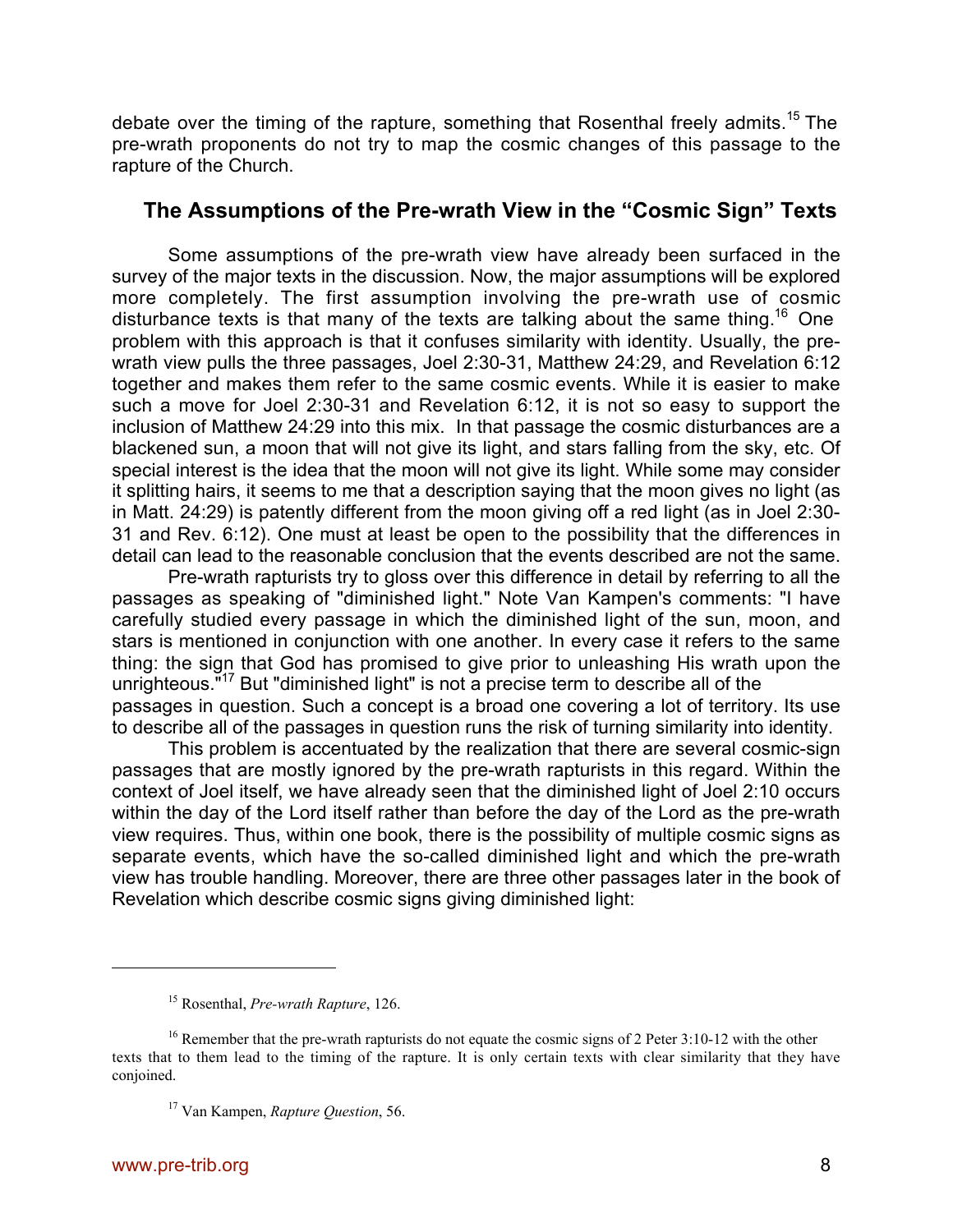- $\Box$  Rev. 8:12 (4<sup>th</sup> Trumpet) -- "And the fourth angel sounded, and a third of the moon and a third of the stars were smitten, so that a third of them might be darkened and the day might not shine for a third of it, and the night in the same way."
- $\Box$  Rev. 9:1-2 (5<sup>th</sup> Trumpet) -- "And the fifth angel sounded, and I saw a star from heaven which had fallen to the earth; and the key of the bottomless pit was given to him. And he opened the bottomless pit; and smoke went up out of the pit, like the smoke of a great furnace; and the sun and the air were darkened by the smoke of the pit."
- $\Box$  Rev. 16:8 (4<sup>th</sup> Bowl) -- "And the fourth angel poured out his bowl upon the sun; and it was given to it to scorch men with fire."

Now, I am not arguing that all of these cosmic signs are the same. They definitely are not the same. But that's the point. The first two clearly have a form of diminished light while the last one is also followed by the fifth bowl judgment with its darkness in the kingdom of the beast, although the sun is not specifically mentioned. What all of these examples prove is that there are several cosmic-sign events with diminished light scattered throughout the end time scenario. It is quite arbitrary to tie all of these together (and quite wrong). The same is true even if one limits the associations to the three passages Joel 2:30-31, Matthew 24:29, and Revelation 6:12. The sheer number of cosmic-sign events associated with the tribulation also highlights the question that must be raised. What keeps God from doing the same thing more than once? To assume that God could provide diminished light on more than one occasion is no more arbitrary than associating similar passages when the exact details are slightly different.

The second major assumption involving the pre-wrath use of cosmic disturbance texts involves the use of a technical definition for the phrase *day of the Lord* with respect to end time events. Of course, this is an assumption that goes beyond the cosmic sign texts, but it affects especially passages like Joel 2:30-31. The day of the Lord in the pre-wrath scheme is strictly the time period starting with the seventh seal and ending shortly after the Second Coming of Christ. It is the period of God's wrath. The cosmic signs come before this day of the Lord according to Joel 2:30-31.<sup>18</sup> Within this scheme there is no room for seeing multiple uses of the term *day of the Lord*, elements of blessing associated with it, or a distinction between a broad or narrow application of the terminology.<sup>19</sup> However, such an approach does not do justice to the complexity of the issue of the use of this term and other tribulation terms in the Bible.<sup>20</sup>

Even in pre-trib circles, there is no consensus on the meaning and application of the term *day of the Lord* as it refers to the end time scenario. I have found the following various identifications of the day of the Lord advocated by different pre-tribulationalists throughout history:

 <sup>18</sup> Rosenthal, *Pre-wrath Rapture*, 149.

<sup>&</sup>lt;sup>19</sup> Ibid., 126-34.

<sup>&</sup>lt;sup>20</sup> See Randall Price, "Old Testament Tribulation Terms" in *When the Trumpet Sounds* (Eugene, OR: Harvest House, 1995), 57-83.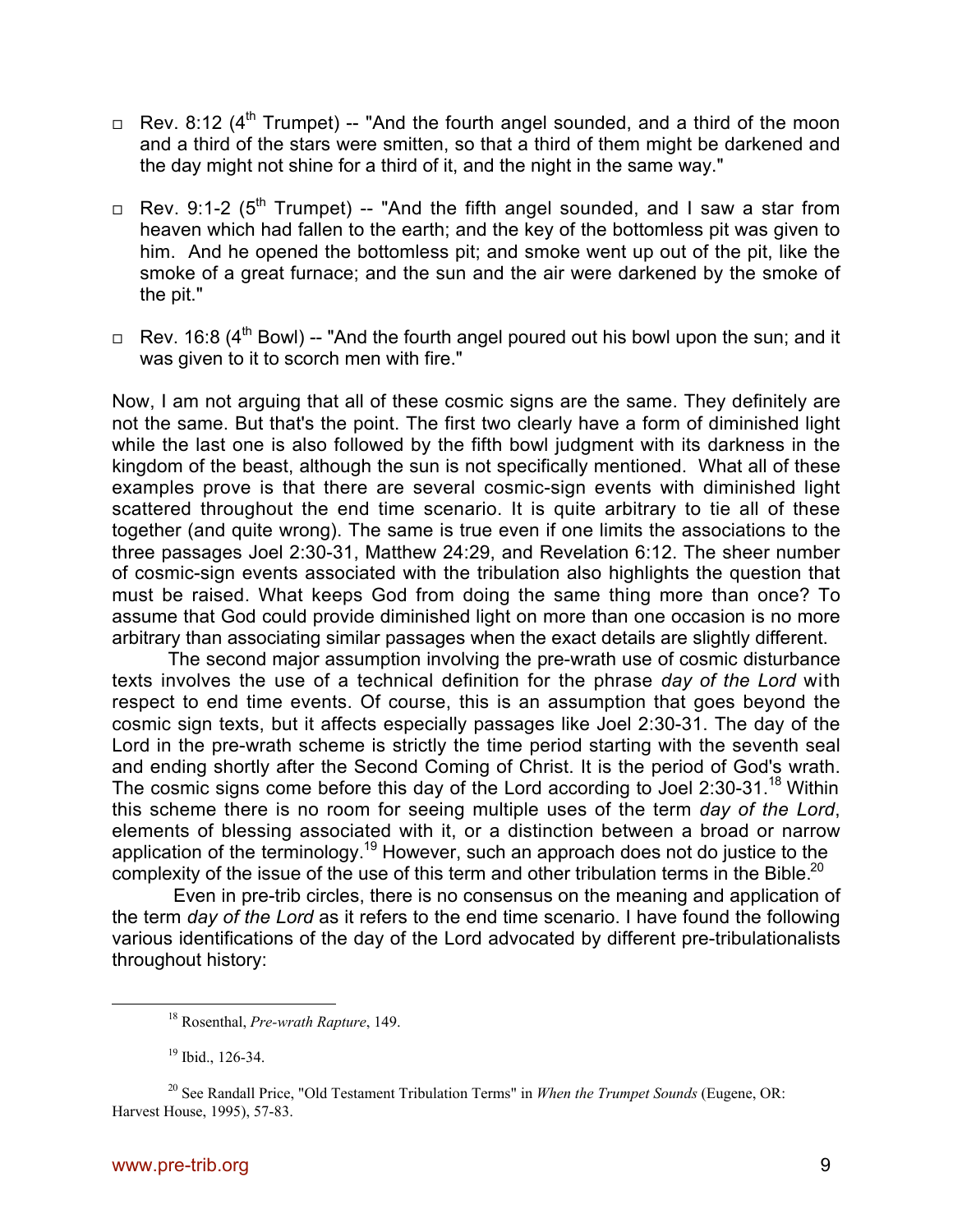- $\Box$  The seven-year tribulation period
- $\Box$  The last half of the tribulation, called the Great Tribulation (3 1/2 years)
- $\Box$  The events associated with the Second Coming of Christ to earth
- $\Box$  The millennium
- $\Box$  The cosmic events at the end of the millennium and before the eternal state
- $\Box$  The last half of the tribulation plus the millennium
- $\Box$  The entire seven-year period plus the millennium (including its ending events)

Perhaps more could be documented. When I see this kind of disagreement over such interpretations by those who have the same basic theology, I usually come to believe that the term in question is not a technical term that means the same thing everywhere it occurs in the Bible, or in this case, everywhere it occurs in end-time texts. This is what makes Renald Showers' presentation of two uses of the day-of-the-Lord terminology attractive.<sup>21</sup> He argues for both a broad use of the term and a narrow use of the term with respect to the end-time outline. $^{22}$  In the broad sense, the term covers the time of judgment associated with God's judgments upon Israel and upon His enemies among the Gentiles, as well as the blessings associated with Israel's restoration in the millennium (i.e., tribulation plus millennium).

In the narrow sense, it refers to the Second Coming of Christ. It may be that theoretically any event within the tribulation and millennium could be called "a day of the Lord." However, it is the Second Coming that can biblically receive that label in a narrow sense because it is the Second Coming of Jesus that will destroy the armies that gather at the end of the tribulation. Both Zechariah 14:1-5 and Joel 3:9-16 hint in this direction with the Joel 3 passage actually using the phrase *day of the Lord* (Zechariah only speaks of a day when God will defeat the enemies of Israel one last time and restore Jerusalem and the nation).

What does this mean for the debate between the pre-wrath view and pre-trib position concerning the cosmic-sign passages? If the narrow sense of the day of the Lord is meant in Joel 3, it might also be meant in Joel 2:30-31. But if this is the case, then the prophet's prediction that certain cosmic signs precede the day of the Lord only require that the signs precede the Second Coming and not the rapture of the Church. All variations of the pre-trib view would easily be able to answer this charge from the prewrath rapturists.

The third major assumption involving the pre-wrath use of cosmic disturbance texts is that there can be no gap between the rapture and the  $70<sup>th</sup>$  week of Daniel. A corollary assumption is that the day of the Lord is the entire seven years in the pre-trib scheme. It is important for the pre-wrath view that both of these assumptions are held. It enables them to argue against the doctrine of imminency, which will be discussed later. On this particular point, pre-wrath rapturists generally put up a straw man and do not want to admit the variety of plausible positions within the pre-trib camp.

 $\overline{a}$ 

<sup>21</sup> Showers, *Pre-wrath Rapture*, 152-71.

 $^{22}$  Of course, the phrase *day of the Lord* is used in contexts not involving the end time scenario. In general, the day of the Lord seems to be a time when God breaks through in history for judgment and blessing.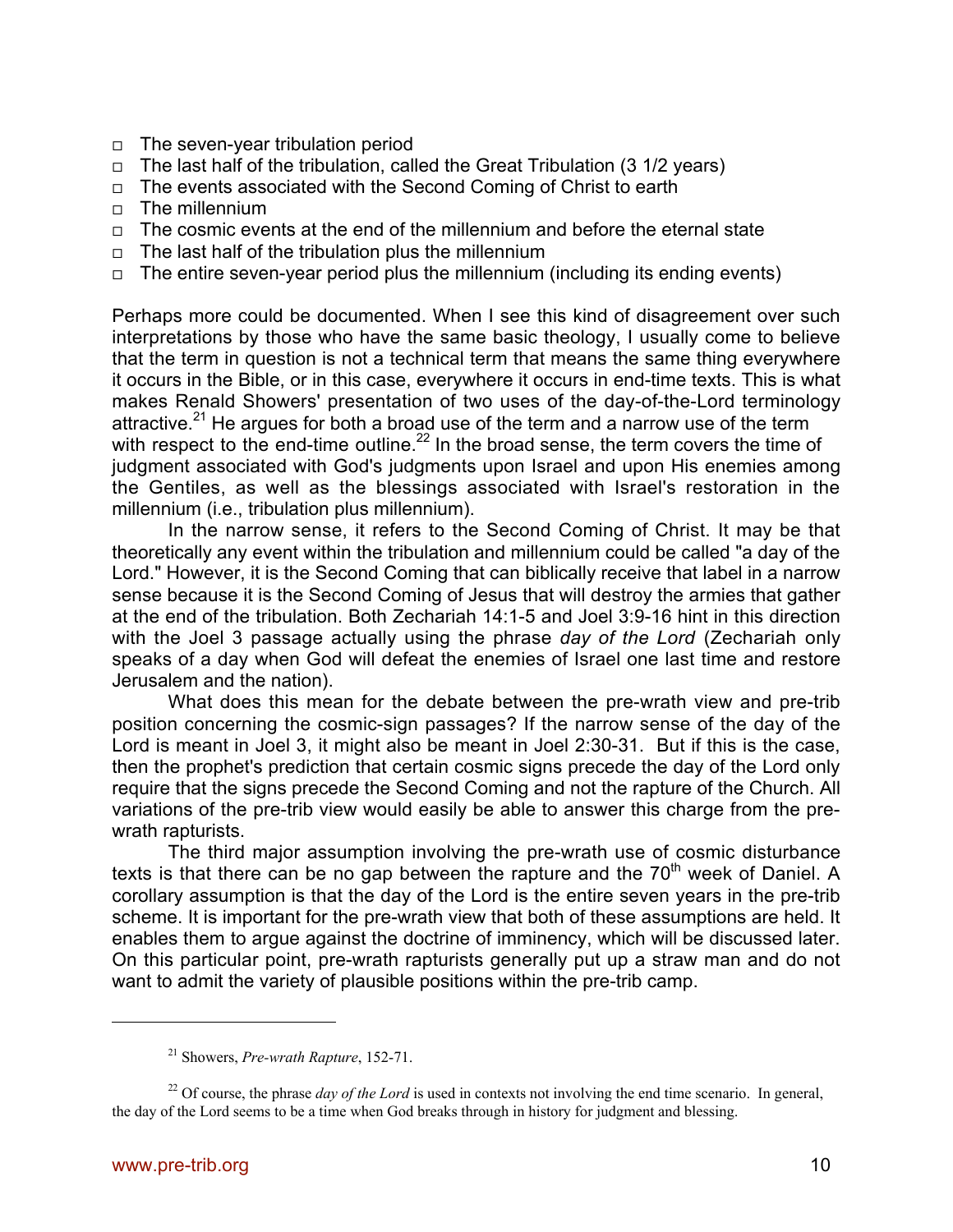Rosenthal clearly argues that the rapture must happen the very day that the tribulation begins: "Deliverance of the righteous immediately precedes judgment of the wicked. To postulate a period of time between rapture (deliverance) and wrath (judgment) is to contradict the Scriptures. $123$  He bases his argument mostly upon a sequence of statements in Luke 17:24-30. For example, notice the following sample verses in a section that compares the coming of Christ with other past events:

Luke 17:26-27 -- "And just as it happened in the days of Noah, so it shall be also in the days of the Son of Man: they were eating, they were drinking, they were marrying, they were being given in marriage, until *the day* that Noah entered the ark, and the flood came and destroyed them all."

Luke 17:28-30 -- "Likewise also as it was in the days of Lot; they did eat, they drank, they bought, they sold, they planted, they builded; But the *same day* that Lot went out of Sodom it rained fire and brimstone from heaven, and destroyed them all. Even thus shall it be in the day when the Son of man is revealed" (KJV).

Rosenthal and other pre-wrath rapturists focus on the singular word *day* in the passage to make the case that the rapture happens on the very day that the judgments of the day of the Lord come. One problem with Rosenthal's approach is that the singular word *day* may fit the way he wants it for Lot leaving Sodom, but it does not fit the start of Noah's Flood. The floodwaters did not begin until Noah and his family were in the ark for a full week according to Genesis 7:10.<sup>24</sup>

Another problem with this viewpoint is that it is hardly an assured result that the rapture is actually in view in this passage. Those pre-tribulationalists who believe the rapture is in the Olivet Discourse will perhaps have a more difficult time responding to this particular part of the pre-wrath argument. However, those who see the passage as dealing with the Second Coming remove the problem immediately from consideration. Pre-trib rapturists of all stripes would be glad, however, to point out that there is no Scripture, which teaches that the rapture kicks off the tribulation period. It is the treaty between Antichrist and Israel that is the key event that begins the seven years of tribulation (Dan. 9:24-27).

Why is this important for a discussion of cosmic signs? Earlier we had mentioned that in the minds of the pre-wrath adherents, the pre-trib position has a fatal flaw. If the day of the Lord is all seven years of the tribulation and if the rapture happens on the very day that the tribulation begins, then the cosmic signs must occur before the rapture. This is a deduction from Joel 2:30-31. But if the cosmic signs happen before the rapture, it cannot be an imminent event. However, the discussion above has shown that, even if we accept the assumption that the day of the Lord in Joel 2:30-31 is the full seven years of the tribulation, no biblical teaching rules out the possibility of a gap between the rapture and the  $70<sup>th</sup>$  week of Daniel. Thus, imminency is not necessarily damaged. There is the possibility that the cosmic signs could happen between the rapture and the start of the tribulation period. Even if the cosmic signs were to happen

 <sup>23</sup> Rosenthal, *Pre-wrath Rapture*, 140.

<sup>&</sup>lt;sup>24</sup> See Arnold Fruchtenbaum, "Review," 17.